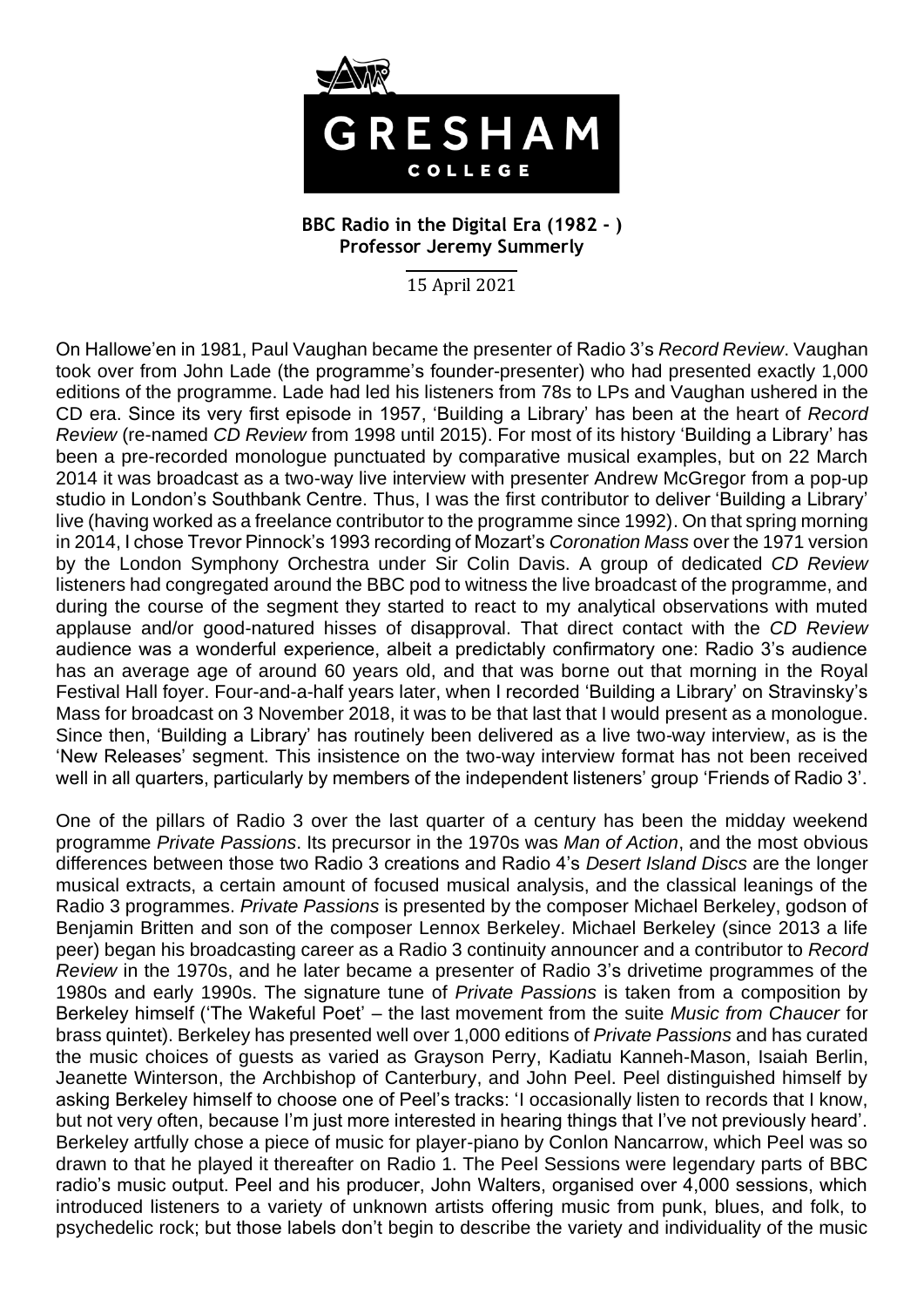that Peel and his producer promoted. As John Walters said: 'We're not here to give the public what it wants; we're here to give the public what it didn't know it wanted'.

One of the most successful drivetime radio programmes was that hosted by John Dunn on Radio 2 from 1976 to 1998. Dunn's easy way with his guests made him a valued interviewer, not least because he was always well prepared. In an exotic turn, in November 1996 John Dunn presented his Radio 2 programme from Port Stanley in the Falkland Islands *en route* to Antarctica, where on 28 November John Dunn broadcast from the British Antarctic Survey's research base in Rothera. Right at the end of John Dunn's Radio 2 drivetime stewardship, his programme won the 1998 Gold Sony Radio Award for the best drivetime music programme, a category that was more or less invented for Dunn to win. During the period that John Dunn was gracing Radio 2 with his smoothly resonant tones, the drivetime programme on Radio 3 was *Mainly for Pleasure*, which had begun airing on 2 January 1980, fronted by the clarinettist, Jack Brymer. Other early presenters of *MfP* were the crossover composer and pianist Steve Race, conductor Bernard Keefe, writer and pianist Jeremy Siepmann, and the composer Michael Berkeley. I had the good fortune, shortly after I began working as a BBC Studio Manager, to be part of a studio team (under the direction of producer Graham Dixon) that broadcast the first edition of *Mainly for Pleasure* to use no vinyl records at all – in other words, all the music was played from CD or tape. That was a sign of the times for a programme that – just a handful of years before – had been conceived as an LP strip programme. One of the other early presenters of *Mainly for Pleasure* was the Austrian-born flautist Fritz Spiegl. After leaving the Royal Liverpool Philharmonic Orchestra, Spiegl made a name for himself as a broadcaster, humourist, and composer. On television, Spiegl's hits were the signature tunes for the 1960s police series *Z-Cars* and its spin-off *Softly, Softly*. For radio, in 1978, Spiegl was commissioned by the Controller of Radio 4 (shortly to become Controller of Radio 3), Ian McIntyre, to compile and arrange a *Radio 4 UK Theme* – a five-minute montage of folk tunes from around the British Isles, which was to herald the daily early-morning opening of the Radio 4 network. Beginning and ending with the folk song 'Early one morning', the sequence contrives to combine pairs of folk songs from the four home nations. 'Danny Boy' meets 'Annie Laurie', the 'Drunken Sailor' dances with 'Greensleeves', and the 'Men of Harlech' link arms with 'Scotland the Brave'. Spiegl's clever counterpoint is supported by Manfred Arlan's tautly colourful orchestration. At the end of the medley, there is an early-18th century tussle when Jeremiah Clarke's 'Prince of Denmark's March' invades the musical space of Thomas Arne's 'Rule, Britannia!' in a touchingly amusing way. When it was announced that the *UK Theme* was to be removed from Radio 4's daily schedule, there were protests from some listeners. Three months before the piece's cancellation, an Early Day Motion had been tabled in Parliament:

*"This House recognises the pleasure given to early rising listeners to BBC Radio 4 by the subtle and evocative medley of British folk tunes in Fritz Spiegl's UK Theme, which starts daily broadcasting and has become embedded over the years in the affections of listeners; and urges the BBC to reconsider its decision to drop this popular medley and to continue to use the UK Theme in the proud place is has occupied with such success and charm for so many years."*

The motion was signed by MPs such as Jeremy Corbyn, Michael Gove, Nick Clegg, and Diane Abbott, but to no avail, and the *Radio 4 UK Theme* was broadcast for the last time at 5.30 am on St George's Day, 2006.

In the meantime, Radio 3's drivetime slot had been re-branded. Richard Baker had joined the team of *Mainly for Pleasure* presenters in 1986, and by 1992 the team of additional presenters had reached dizzying proportions: Anthony Burton, Stewart Collins, Heather Couper, Valerie Cunningham, Andrew Green, David Hoult, Lyndon Jenkins, Elisse McDougall, Peter Paul Nash, David Nice, Roger Nichols, Edward Seckerson, Malcolm Singer, Paul Spicer, Fiona Talkington, Philip Titcombe, Jeremys Beadle and Nicholas, Brians Kay and Wright, and the presenter of the last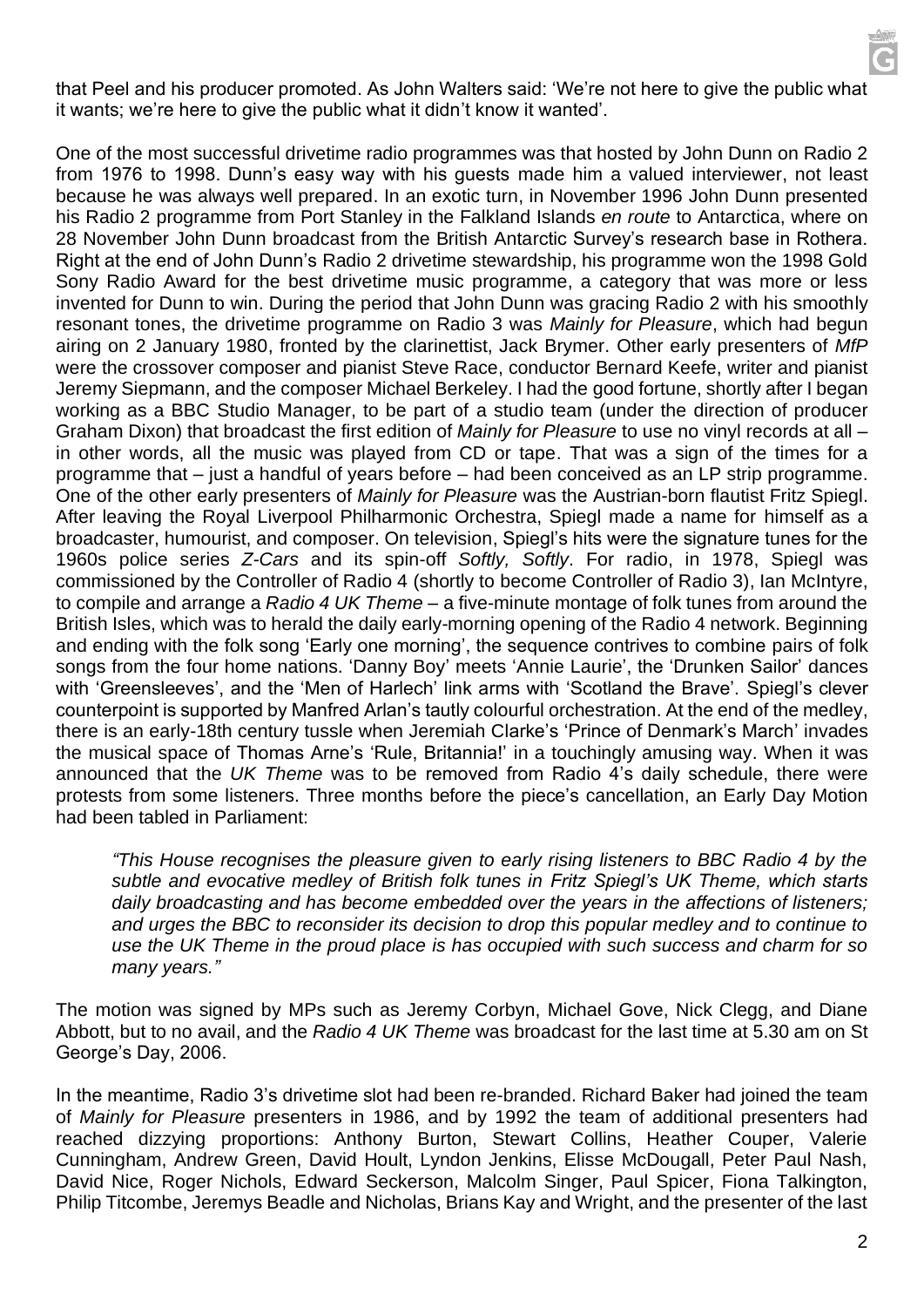episode on Friday 10 July 1992, Rodney Slatford. On the following Monday, Natalie Wheen opened up *In Tune* in a transparent bid to compete with Classic FM (which launched less than two months later on 7 September). Whether a serious music station like Radio 3 should have tried to compete with a lifestyle station like Classic FM is a debate that still rages. Three years after Classic FM took to the air, the station had an estimated five million listeners. Radio 3 had half that many and responded with a controversial change to its morning schedule. From 9 October 1995, Andrew McGregor clocked an hour's less sleep every morning because *On Air* began at 6.00 am rather than 7.00 am, and *On Air* was followed not by *Composer of the Week* but by *Morning Collection*, which was presented (gasp) by a defector from Classic FM, Paul Gambaccini. Before he presented a chart show on Classic FM, Gambaccini had hosted Radio 1's USA chart show in the 1970s and '80s. In the event, Gambo lasted just under a year on Radio 3: his last show aired on 27 September 1996. More successful that year had been the advent of 24-hour broadcasting on Radio 3; the overnight programme *Through the Night* was inaugurated by Donald Macleod at 1.00 am on Sunday 5 May.

The Controller of Radio 3 from 1992-98 was Nicholas Kenyon, and it was on his watch that a daily children's strand was re-introduced to weekday afternoons on Radio 3. On Tuesday 4 January 1994 *Music Machine* hit the airwaves with its dynamic presenter Tommy Pearson. *Radio Times* announced that *Music Machine* would look at 'all aspects of music and its effects on our lives'. Pearson went on to promise that 'if it's music, it'll be here – from New Age to Stone Age and from reggae to rock 'n' roll'. *Music Machine* covered a kaleidoscope of subjects such as the acoustics of musical instruments, improvisation, music exams, pop versus classical, African drumming, musical borrowing, muzak, Jewish melodies, writing music for children's television, national anthems, noise music, music printing, the Bradford Festival, music therapy, the Norwegian folk fiddle, how composers earn a living, and much more. For the first edition of *Music Machine* on Tuesday 4 January 1994 *Radio Times* explained that Pearson would 'set his pulse racing when he talks to Annie Nightingale [Radio 1 presenter] about what sets her feet tapping and asks Richard Hickox [conductor] why he isn't just a human metronome'. Over the next five years Tommy Pearson, Verity Sharp, and various other guest presenters kept a youthful passion for music alive, and like all good children's programmes, *Music Machine* appealed just as much to adults as to the age-group at which it was aimed. I presented it for the first five days of 1996 and can testify to the fact that – in conjunction with my tireless producer Antony Pitts – those five 15-minute programmes took many weeks to assemble. As any teacher will acknowledge, keeping children engaged is simultaneously life-affirming and exhausting. Nicholas Kenyon had departed for the Proms by the time that *Music Machine* ended on 2 April 1999, but as Controller of Radio 3 Kenyon had instituted a number of other interesting strands, not least *Spirit of the Age* (early music) and *Night Waves* (arts and ideas). *Spirit of the Age* began on 13 September 1992 with the incomparable Christopher Page at the helm, and the programme distinguished itself by focusing on medieval and Renaissance music as well as Baroque music. And the 300th anniversary of the death of Henry Purcell in 1995 became the catalyst for *Fairest Isle*, 'Radio 3's year-long celebration of British music and culture'. Kenyon gradually dovetailed his interest from Radio 3 to the Proms by becoming Proms Director from 1996 (and from 2000 their Controller) and relinquishing control of Radio 3 in 1998. Before he left Radio 3, Nicholas Kenyon and his close associates had been concerned that Radio 3 presenters were in danger of complicating matters for their listeners, not least by using dates to contextualise musical works. As the presenter of Radio 3's weekly programme *Choir Works* I struggled with the suggestion that the use of dates might alienate listeners. My colleague at the Royal Academy of Music and at Radio 3, Gerard McBurney, was engaged in the composition of a Proms commission when the memorandum arrived. And so McBurney decided to begin his *Letter to Paradise* for singer and orchestra (to a text by the Soviet-era writer Daniil Kharms) neither with the letter's salutation ('Dear Raisa Ilinishna') nor with the opening of the actual message ('Maybe it's for the best...'). Instead, the Bass soloist declaimed (albeit in Russian) '2 November 1931', which had a few of us rolling in the aisles of the Royal Albert Hall at the première on 28 July 1998.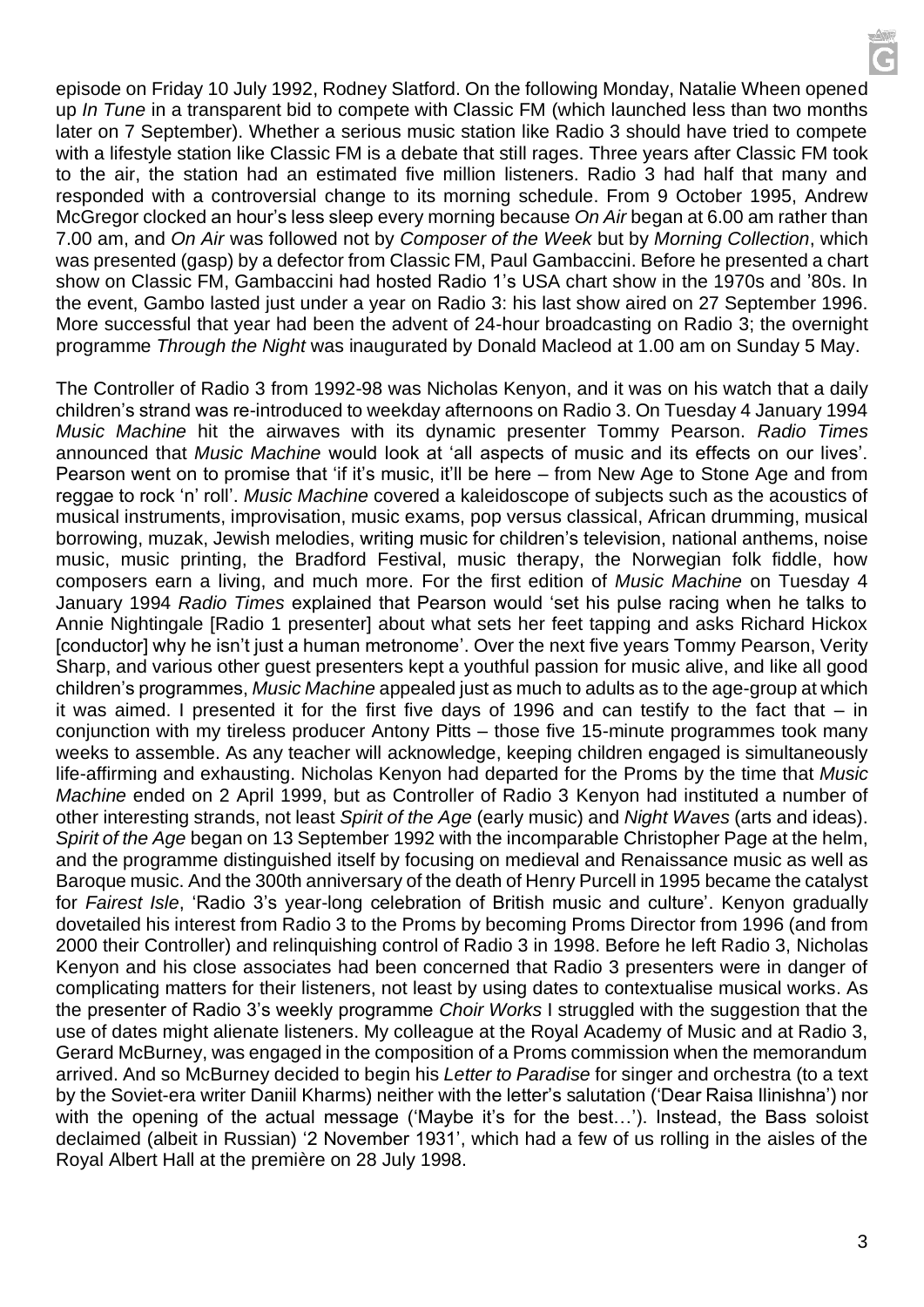Nicholas Kenyon had been Music Editor of the BBC's *The Listener* magazine from 1982-87. After an existence of more than six decades *The Listener* folded at the start of 1991. *The Listener* covered a broad range of BBC programmes, but for a brief period there was also a magazine devoted specifically to Radio 3, called *3* magazine. To quote from the first issue of October 1982, *3* was an 'attempt to interest those readers who do not automatically switch to the network as well as those for whom no other exists'. The February 1984 edition asked its readers to help with market research by answering 28 questions ranging from whether the reader was a professional musician, through which types of radio programme (drama, classical music, modern music, or talks and documentaries) the reader enjoyed, to the name of their daily newspaper and whether they owned a video recorder or not. This was too little too late and *3* magazine disappeared. In 1992 *BBC Music Magazine* was launched, its most obvious selling point a 'free' classical music CD taped to its front cover. Staff were moved from London to Bristol in 2004 amid a flurry of protest and resignations and speculation as to the future of the publication. At the time, the demise of *BBC Music Magazine* was predicted by some, yet it remains in circulation today.

*Choral Evensong* lags nine months behind *The Week's Good Cause* (titled *Radio 4 Appeal* since 1998) as the BBC's longest-running programme; *Choral Evensong* is the longest-running outside broadcast in the world. With audience figures of perhaps a quarter of a million listeners, *Choral Evensong* might look unimportant. Yet the storm that was created by the 2006 decision to move the service from Wednesday afternoons to Sunday afternoons was significant. Quite apart from places of worship finding it difficult to accommodate BBC sound crews on their busiest day of the week, it had been a midweek beacon of calm and tranquility for some. Added to which, clergy and church musicians found it difficult to listen to the broadcast because they themselves were often working on a Sunday afternoon. In the 'Listen Again' age, it was a timely reminder that certain listeners do listen to radio there and then. The rationale behind Radio 3's decision was that it believed that weekday afternoon schedules should carry the same slots from day to day – *Composer of the Week*  at noon, *Afternoon on 3* at 1.00 pm and *In Tune* at 5.00 pm. *Choral Evensong* would have distorted Wednesdays. Ash Wednesday (21 February 2007) from St John's College, Cambridge was the last of the 4.00 pm Wednesday broadcasts; the following Sunday, *Choral Evensong* came live from Worcester Cathedral. It took over 18 months for the decision to be reversed, yet in September 2008 *Choral Evensong* resumed its Wednesday 4.00 pm position, with the added advantage of the retention of the Sunday afternoon slot for a repeat of the previous Wednesday's broadcast – winwin. By 2012 *Choral Evensong* had moved to 3.30 pm. 7 October 2026 (a Wednesday, as it happens) will be the centenary of the first broadcast of *Choral Evensong*. Who knows how Radio 3 will mark that event: a reconstruction of the inaugural 1926 service from Westminster Abbey; a programme of newly-commissioned music; something global and virtual; or a lottery draw for one lucky cathedral, church, or chapel?

Notwithstanding his visceral aversion to jazz, Lord Reith (the BBC's first managing director and later Director General) would be puzzled by the sheer variety of music broadcasting within BBC Radio. Radios 1-4, 6 Music, World Service, 1Xtra, and the Asian Network all have their own specific input. Lord Reith might not have approved of the delineation of these radio channels, but he might have approved of the range of musical styles within those channels. Radio 3 and 6 Music seem particularly to promote the idea of musical variety within their various ambits. Radio 3's service licence aligns itself to a 'core proposition of classical music' yet it also broadcasts jazz and world music. Radio 6 Music aims to 'entertain lovers of popular music', but its service licence announces a remit to celebrate 'the alternative spirit in popular music from the 1960s to the present day'. And age ranges are specified in other service licences: Radio 1 contemporary music to 15-29 year olds, Radio 1Xtra contemporary black music to 15-24 year olds, Radio 2 popular music to over 35s, and the Asian Network to British Asians under 35. Much of that music can perfectly well be found freely on the internet. For me, the beauty of BBC radio's music output is that it is provided by people who care, and who decide what to programme, for how long, and at what time of day. I like having music chosen for me by people who are passionate and knowledgeable and I am frequently impressed by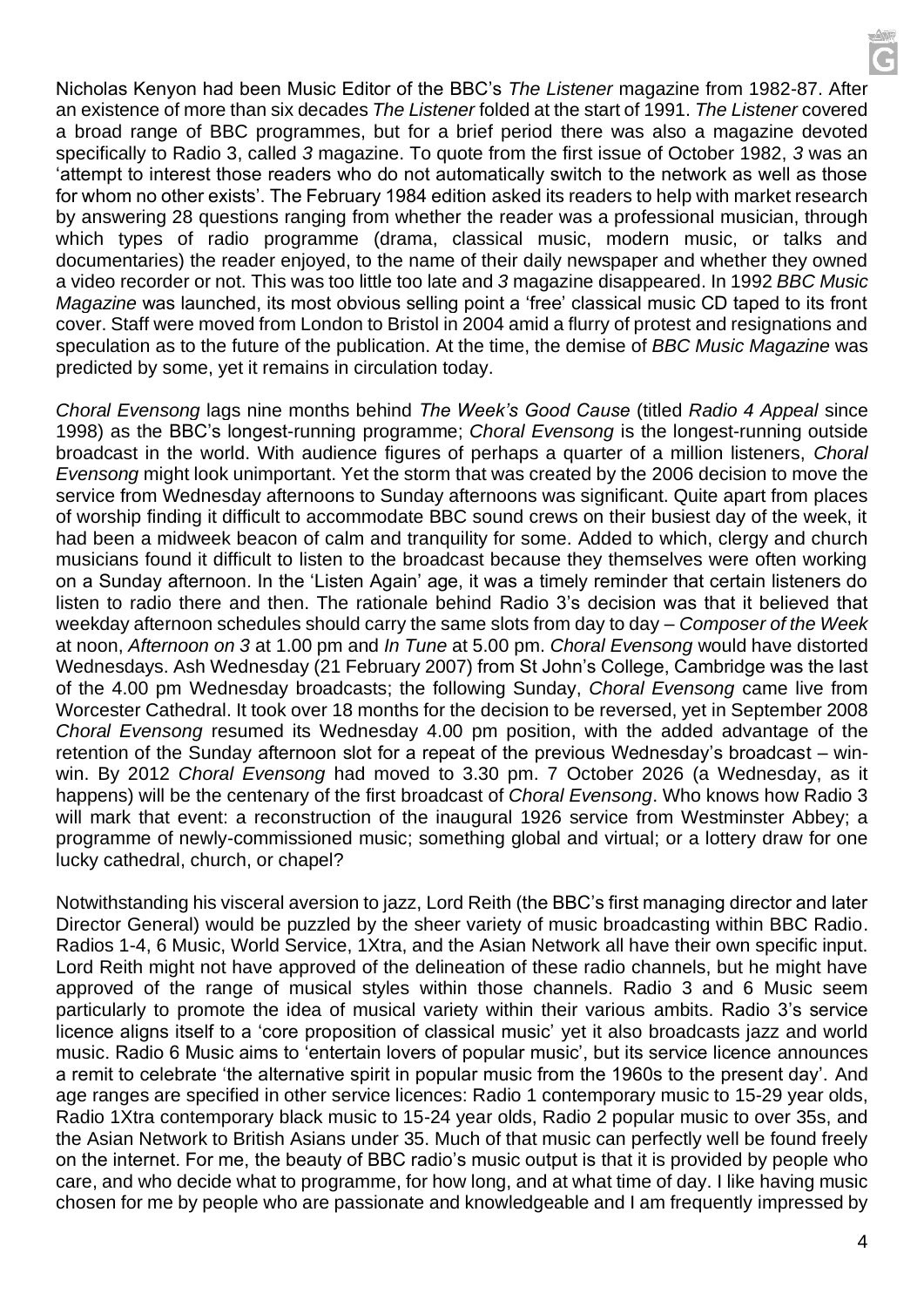how time-specific radio's output is – if you don't believe that, try listening to Radio 3 while you're in California or Melbourne and you'll find that the music choice may grate. It won't be the rare timechecks that give the game away, it will be the style of presentation, the choice of music, and the length of pieces played.

One feature that was discussed by radio listeners before Classic FM took to the airwaves in 1992 was the fact that this new commercial classical music station had stated its intention to broadcast individual movements from longer works. 'I don't want to hear bleeding chunks', I heard a London musician declare. Aside from the striking mixed metaphor (a reality in a hospital theatre or an abattoir, but rarely on radio, surely) this was something that serious music lovers found easy to attack. If you're going to play a symphony, then play all of it, not just the approachable minuet. But Classic FM did indeed play bleeding chunks. Radio 3 only didn't do so because it chose to broadcast, for instance, short self-contained musical items at times of day when the pace of the programme demanded it. In the event, an even easier feature to attack turned out to be the inability of some Classic FM presenters to pronounce the names of composers and performers correctly. At the BBC we rang up the Pronunciation Department – that was not an option at Classic FM. But the crux is this: Radio 3 is a *music* station whereas Classic FM is a *lifestyle* station. Scala Radio, which began broadcasting two years ago, is also a lifestyle station. Although the three stations are manifestly different in their approach, they have one recent strand in common – a regular programme about music for video games: Classic FM pressed the button with the BAFTA-winning Jessica Curry presenting *High Score* from 22 April 2017; Ms Curry later joined Radio 3 to start *Sound of Gaming* on 26 October 2019, leaving the way open for the Irish composer and conductor Eímar Noone to take over *High Score* at Classic FM on 9 November; meanwhile on its opening in March 2019, Scala Radio's *The Console* was presented by the Scottish composer Luci Holland.

Because the BBC is a public service broadcaster, there will always be howling dissatisfaction with the BBC's music output. For instance, I personally would like to hear more folk music, even more experimental music, and much more pre-Baroque music. Yet for some people, those would be the very genres that they would complain about more than toothache. Yet, I like to think that the remit of a public service broadcaster might be to promote interest in good music, irrespective of genre. The concept was clearly stated by jazz legend Duke Ellington: 'There are simply two kinds of music, good music and the other kind'. But that pre-supposes that we all agree on what constitutes good music. The presence of jazz itself on Radio 3 has its critics and some Radio 3 listeners find the broadcasting of pop music (or even allusion to pop music) inappropriate on 'their' network. With an annual licence fee of £159 and with over-75s again having to pay for their licences, it is hardly surprising that people call for value for money (although, since February 1971 you haven't needed a licence to listen solely to the BBC's radio output). Many call for a reform of the licence-fee model. At the moment it seems that the (TV) licence is here to stay because of the lack of an appropriate broadband infrastructure in the UK, without which digital reform would be problematic. 2038 seems to be the earliest year from which BBC funding might change drastically. At which point, not only would the funding of eight interactive television channels, ten radio networks, over 50 local television and radio services, and the BBC's online services be reviewed, but the status of the BBC Symphony Orchestra, BBC National Orchestra of Wales, BBC Philharmonic, BBC Scottish Symphony Orchestra, and the BBC Concert Orchestra would face review – assuming that those orchestras will still be making music 17 years from now. That's not to mention Britain's only full-time professional vocal ensemble, the BBC Singers, the BBC Big Band, and the amateur BBC Symphony Chorus and National Chorus of Wales.

Next year the BBC will celebrate its centenary, and it will do so amidst a clamour of revolutionary and reactionary criticism and suggestion. The BBC has embraced digital technology and has thereby exposed itself to commercial values and comparison. In the same way that the BBC's Radiophonic Workshop made itself redundant by developing electronic techniques that may now be emulated on free computer software in the comfort of your own home (or on the bus), the whole